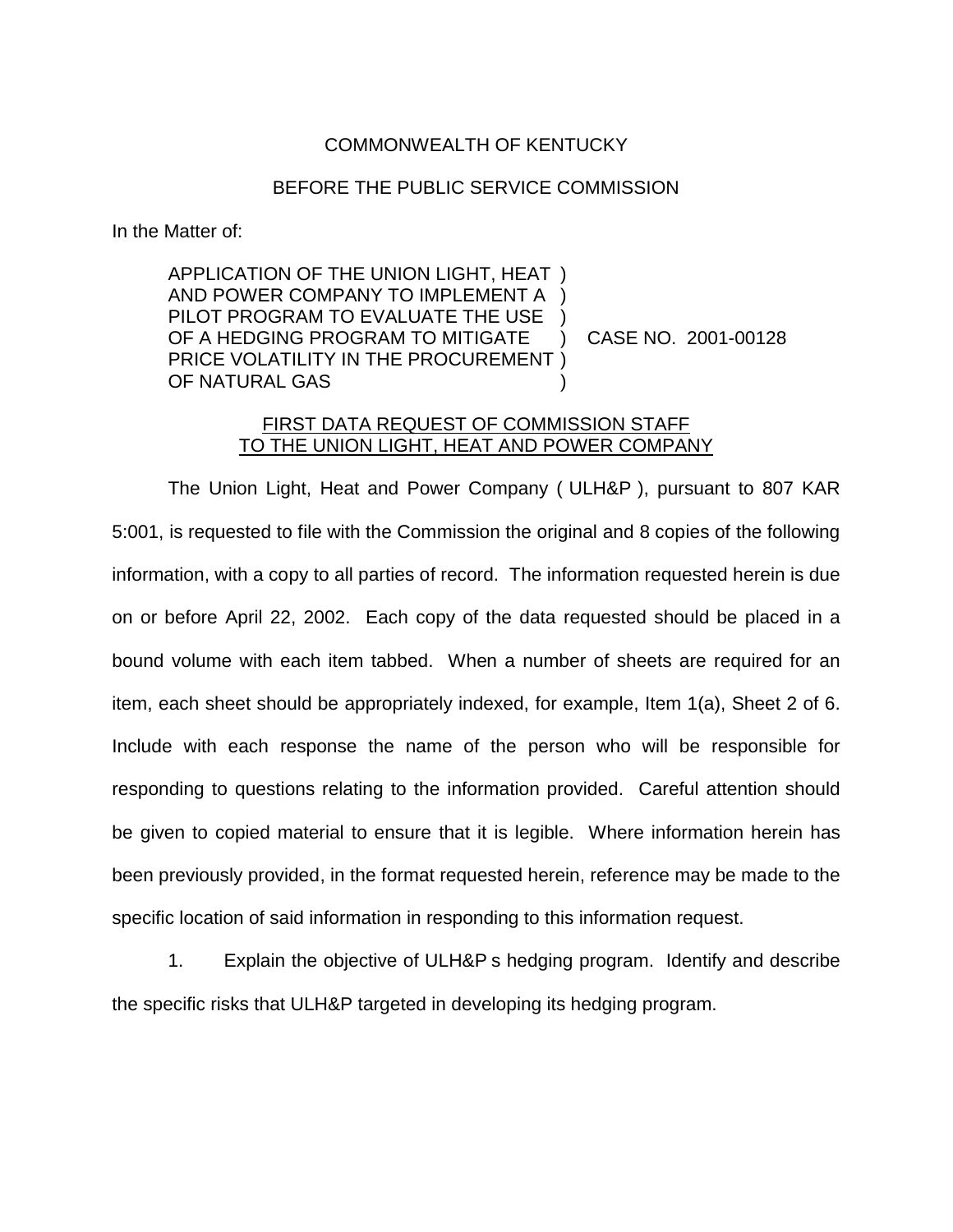2. Provide any customer surveys (including results) that ULH&P has conducted to determine customer understanding and acceptance of its hedging activity.

3. Identify and describe ULH&P s natural gas price expectations for the summer of 2002 and the winter of 2002-2003. Explain the basis for the expectations.

4. Identify the personnel who participated in the analysis and decisionmaking to implement the hedging program. Describe their previous experience with hedging activity.

5. Describe ULH&P s internal review process for deciding to approve and implement its proposed hedging plan.

6. Describe ULH&P s reporting process for the hedging plan and identify all personnel (ULH&P or Cinergy) who receive the reports.

7. Provide ULH&P s existing risk management procedures.

8. Identify any employees whose compensation is related to the performance of the hedging plan. Describe how their compensation is related to the plan.

9. Describe the status of ULH&P s report for the 2001-2002 Winter Season.

10. Refer to page 1, Hedging Plan for the 2002-2003 Winter Season.

a. ULH&P states that the plan should not be measured in purchased gas cost savings. Describe how ULH&P believes the plan should be measured and evaluated.

b. ULH&P proposes to eliminate price caps as a hedging option and decrease the range of base gas volumes to be hedged. Provide the rationale for this proposal.

-2-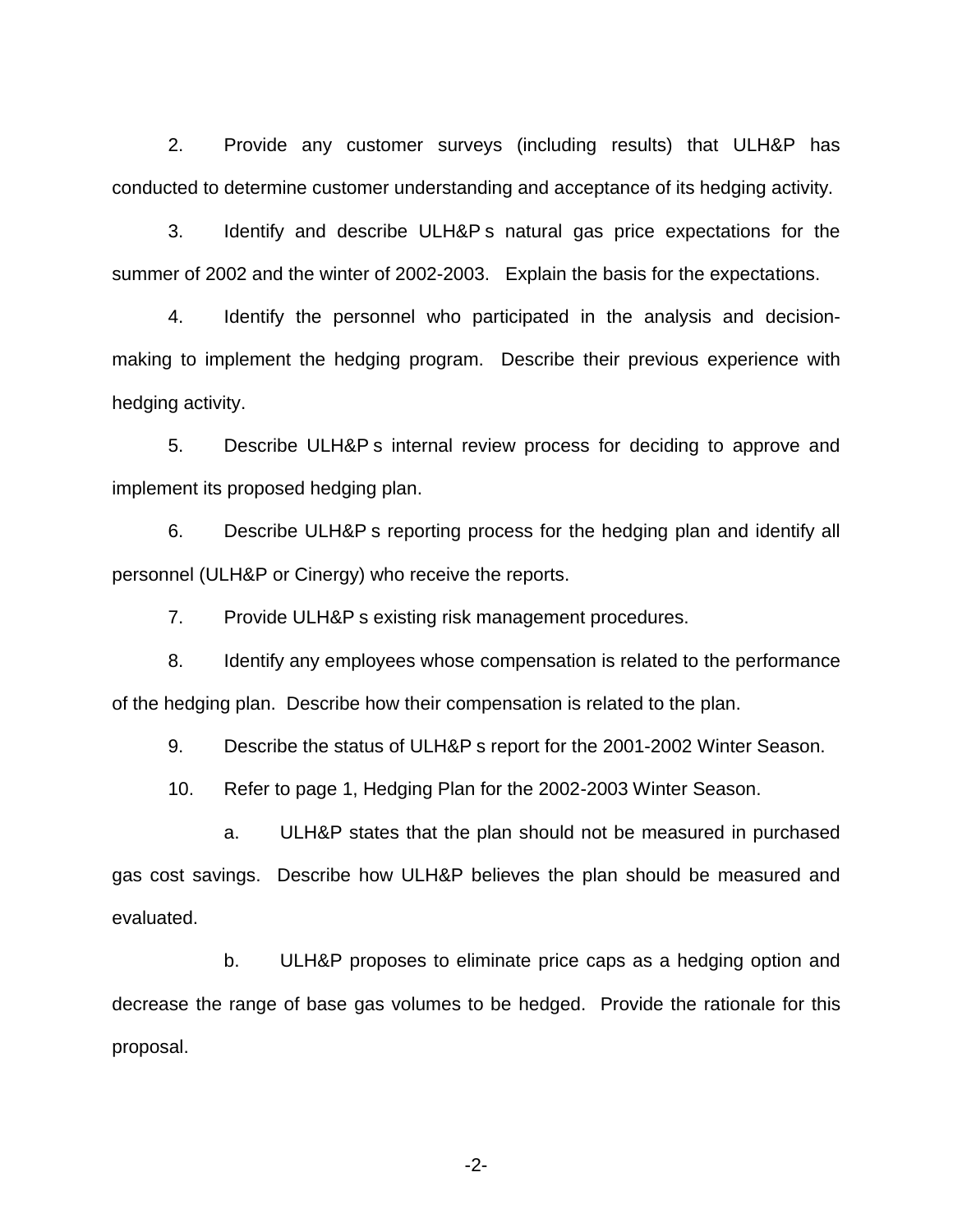c. ULH&P states that the price of natural gas has declined throughout the U.S. as a result of soft demand due to an economic downturn, a warmer than normal heating season and a mild summer. Explain whether or not ULH&P considered suspending its hedging activities when the price decline trend became evident.

11. Refer to page 3, Hedging Plan for the 2002-2003 Winter Season, Types of Hedging Products.

a. ULH&P states that it will hedge using a combination of fixed price and no-cost collar contracts. Provide the number of suppliers and/or brokers ULH&P contacted for its 2001-2002 hedging plan and the number it expects to contact for the 2002-2003 hedging plan, if approved.

b. Provide, on a monthly basis, the range of prices ULH&P received from suppliers for its 2001-2002 hedging plan.

c. ULH&P states that the basis will either be locked-in or will remain open at the discretion of ULH&P. Explain why ULH&P would leave the basis open rather than locking it in.

12. Refer to page 4, Hedging Plan for the 2002-2003 Winter Season.

a. Explain ULH&P s understanding of how no-cost collars are priced.

b. Since the ceiling of a collar range is usually set at a greater distance from the current NYMEX price than the floor, provide the probability of the market price exceeding the ceiling and the probability of the market price being less than the floor.

-3-